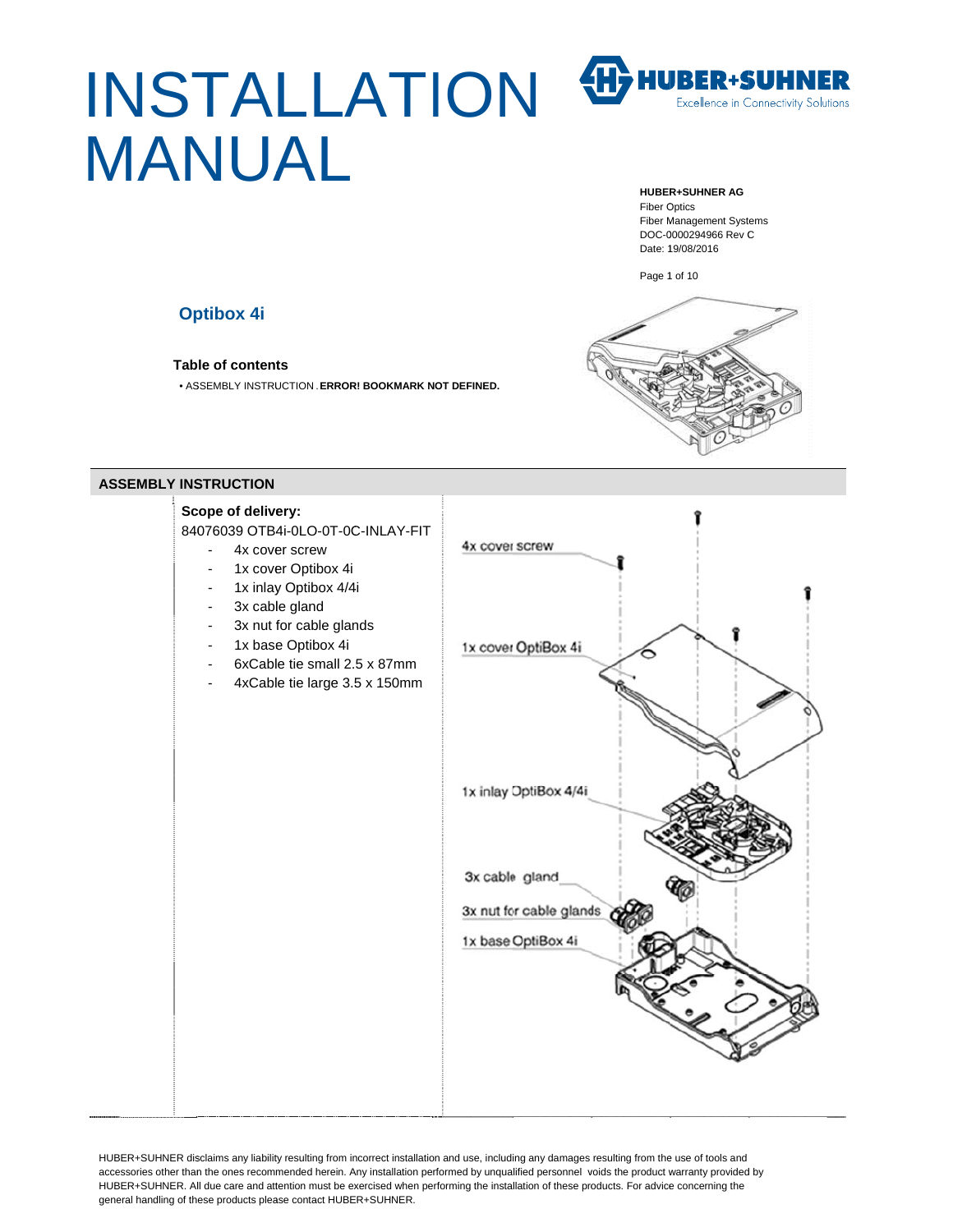# Page 2 of 10 INSTALLATION MANUAL **Optibox 4i**



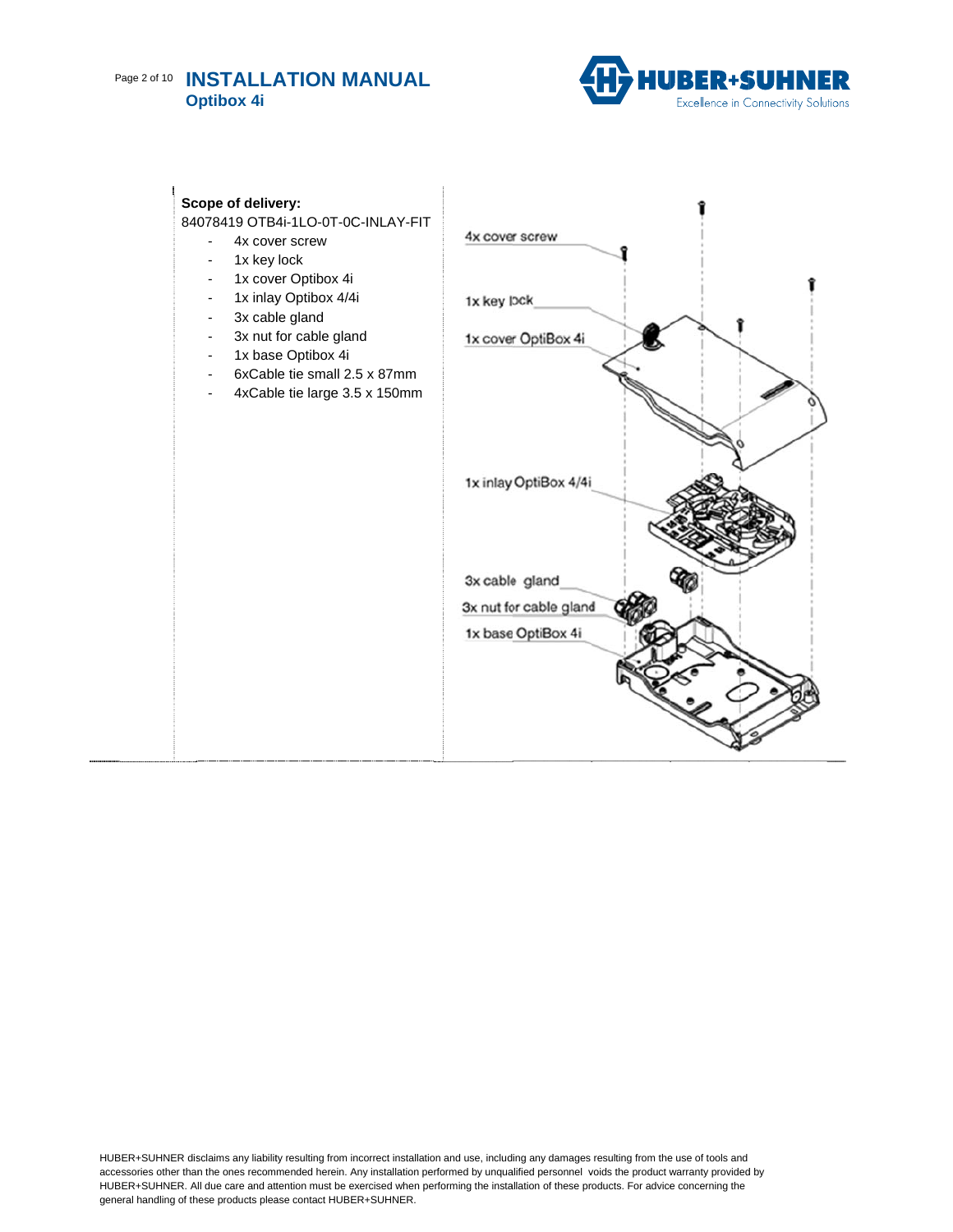



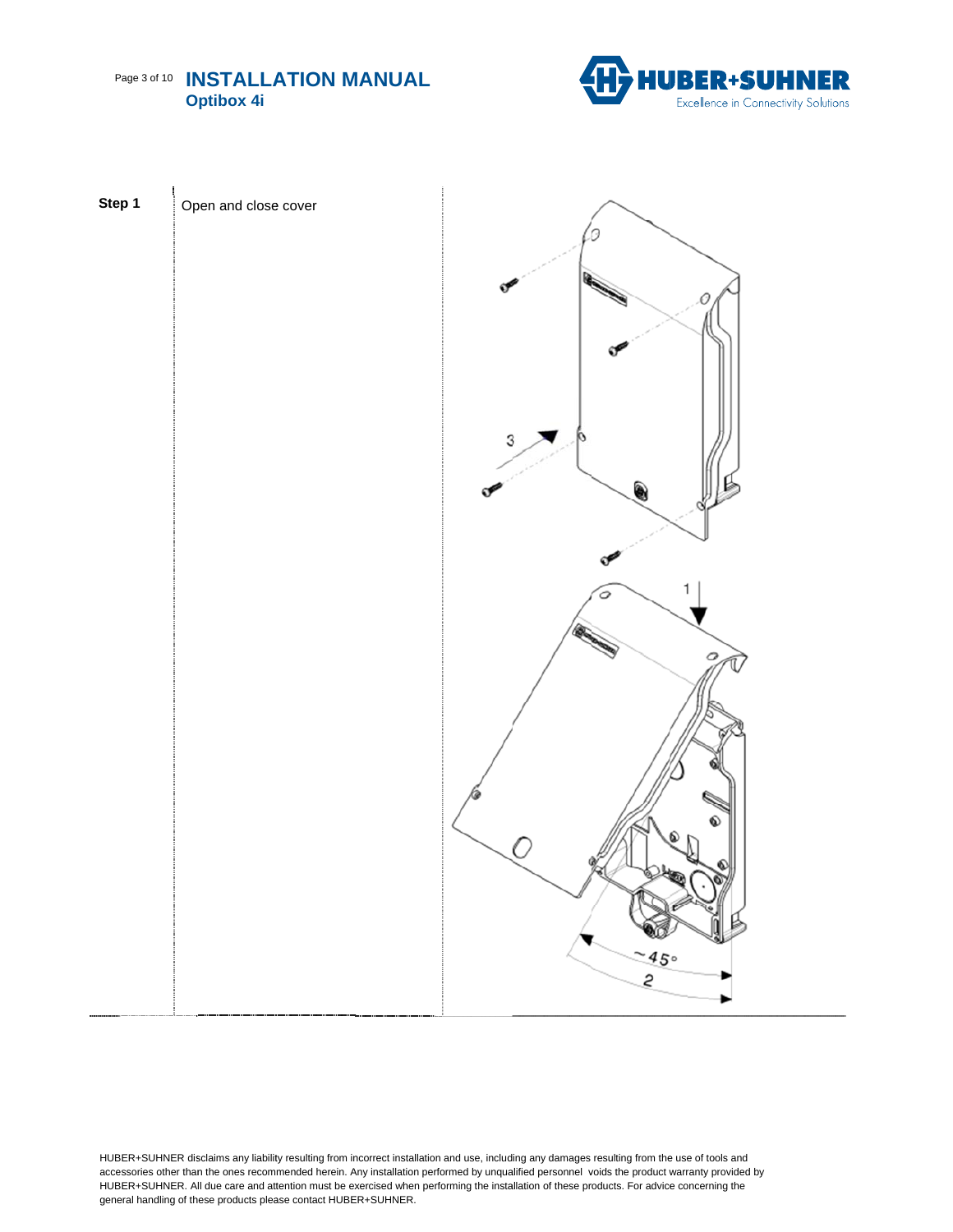# Page 4 of 10 INSTALLATION MANUAL **Optibox 4i**



| Step 2 | Demounting Inlay       |                                                                            |        | 2    | X<br>Χ                                                 |                              |
|--------|------------------------|----------------------------------------------------------------------------|--------|------|--------------------------------------------------------|------------------------------|
| Step 3 | Fitting of cable gland | break out for cable gland<br>11<br>BOST<br>Diameter 4-7mm,<br>both Inserts | అ<br>₩ | ROSE | no cable gland!<br>Diameter 7-11mm,<br>only big Insert | break out for cable gland M1 |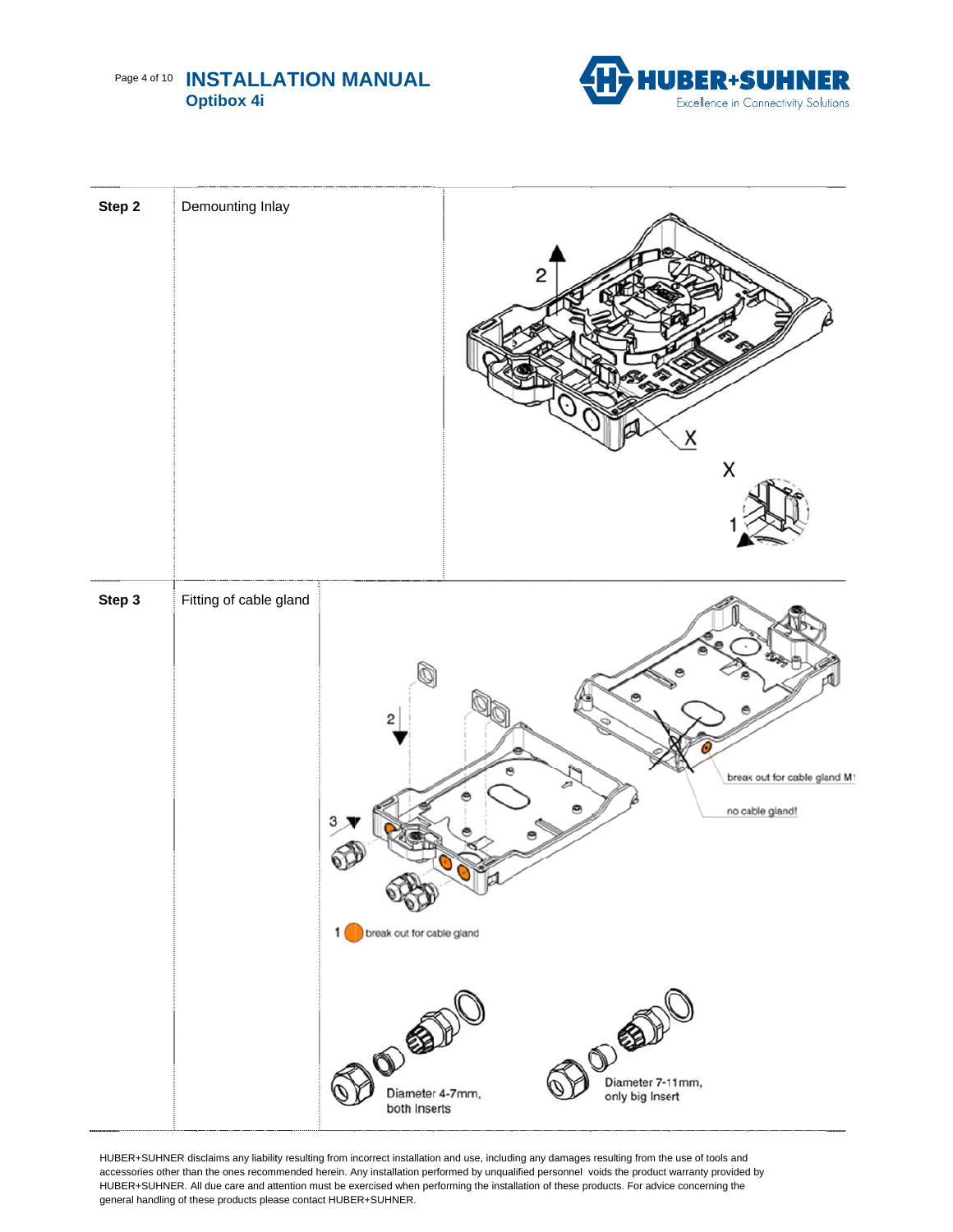



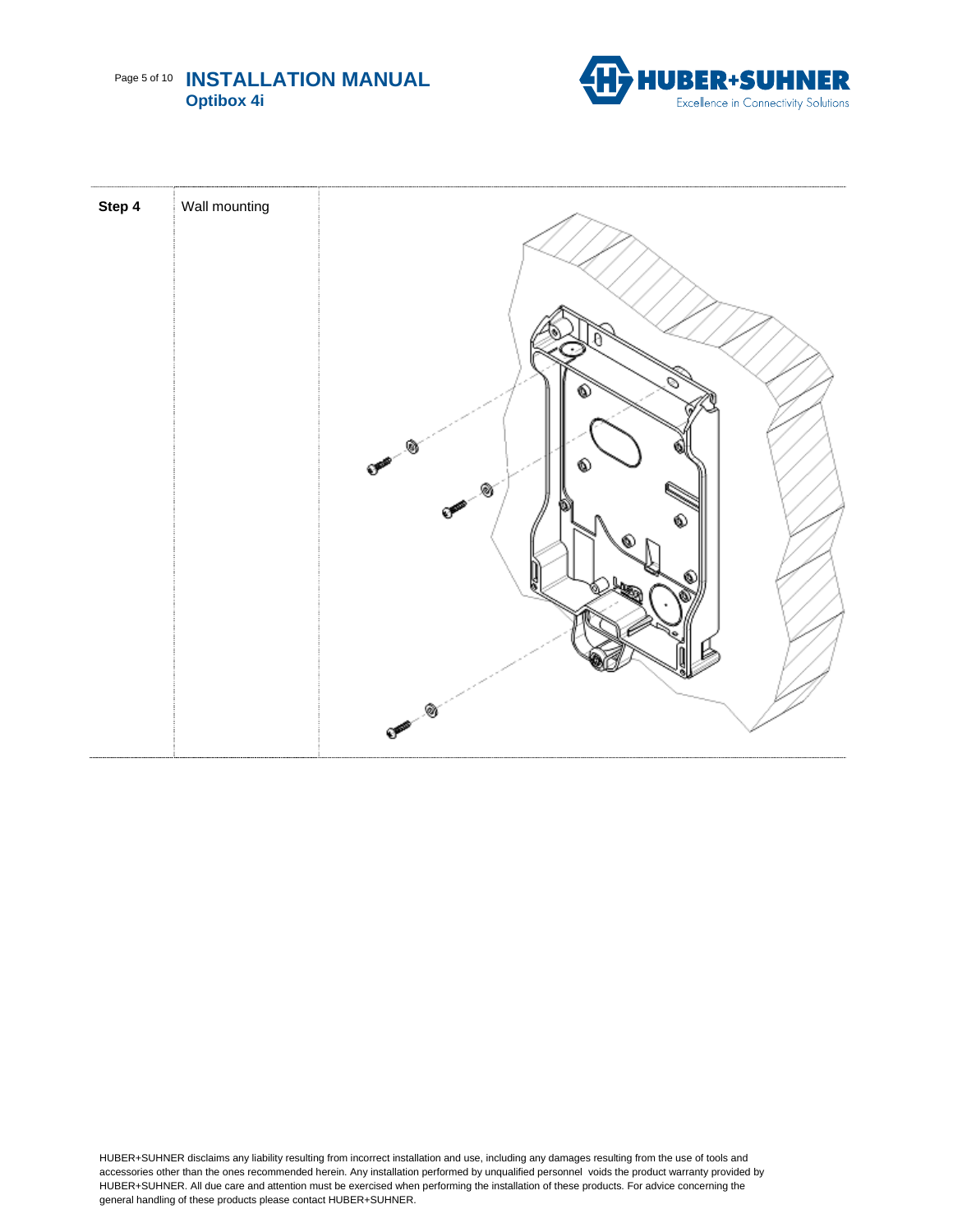



| Step 5 | Internal adapter assembly | 1 break out                       |
|--------|---------------------------|-----------------------------------|
|        |                           | $\overline{\mathbf{c}}$           |
|        |                           | X<br>$\times$<br>click!<br>з<br>e |
|        |                           |                                   |
|        |                           | 4<br>DE<br>W<br>p<br>N 2          |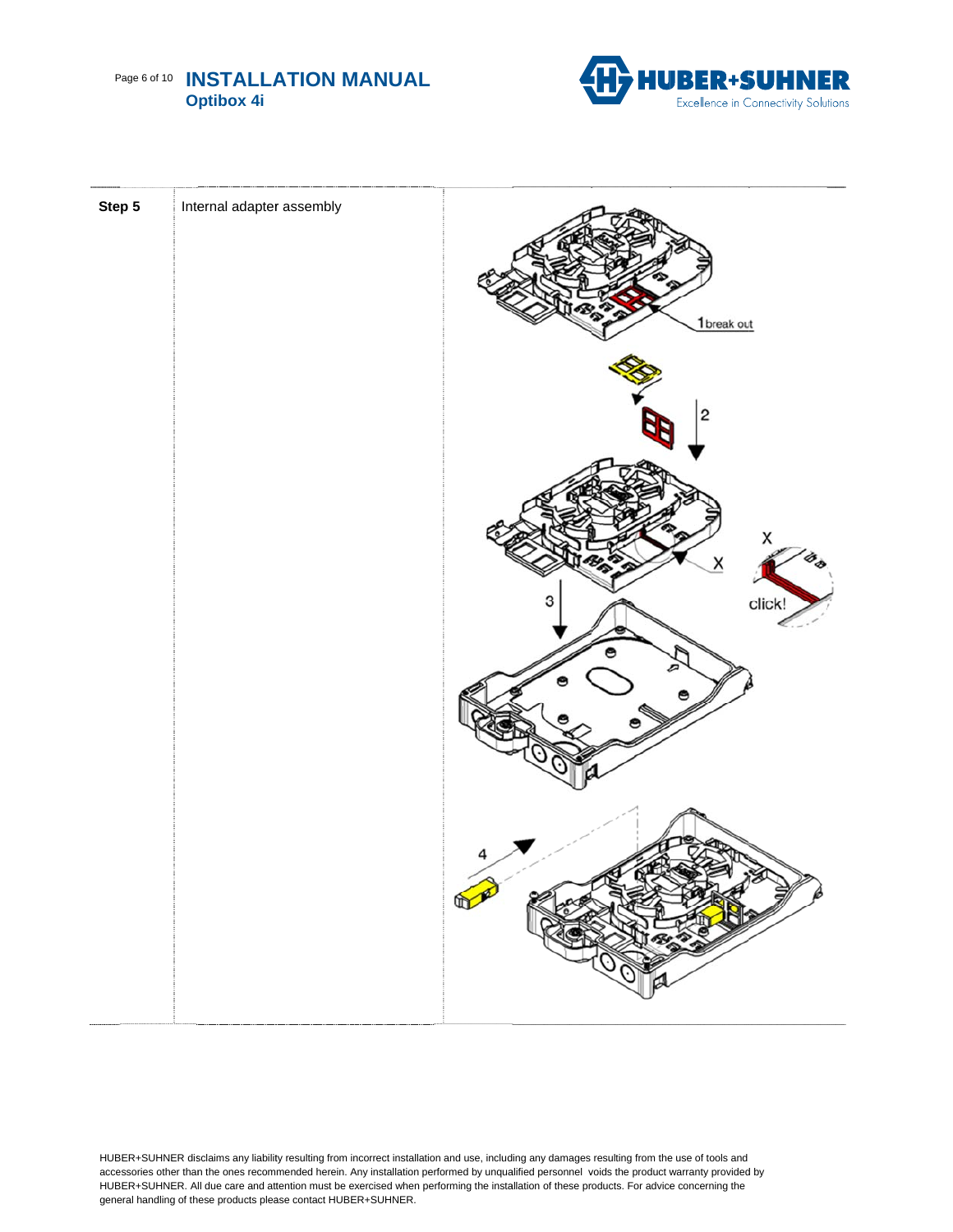



| Step 6 | <b>Fitting Inlay</b> | Y           |
|--------|----------------------|-------------|
|        |                      | 3<br>click! |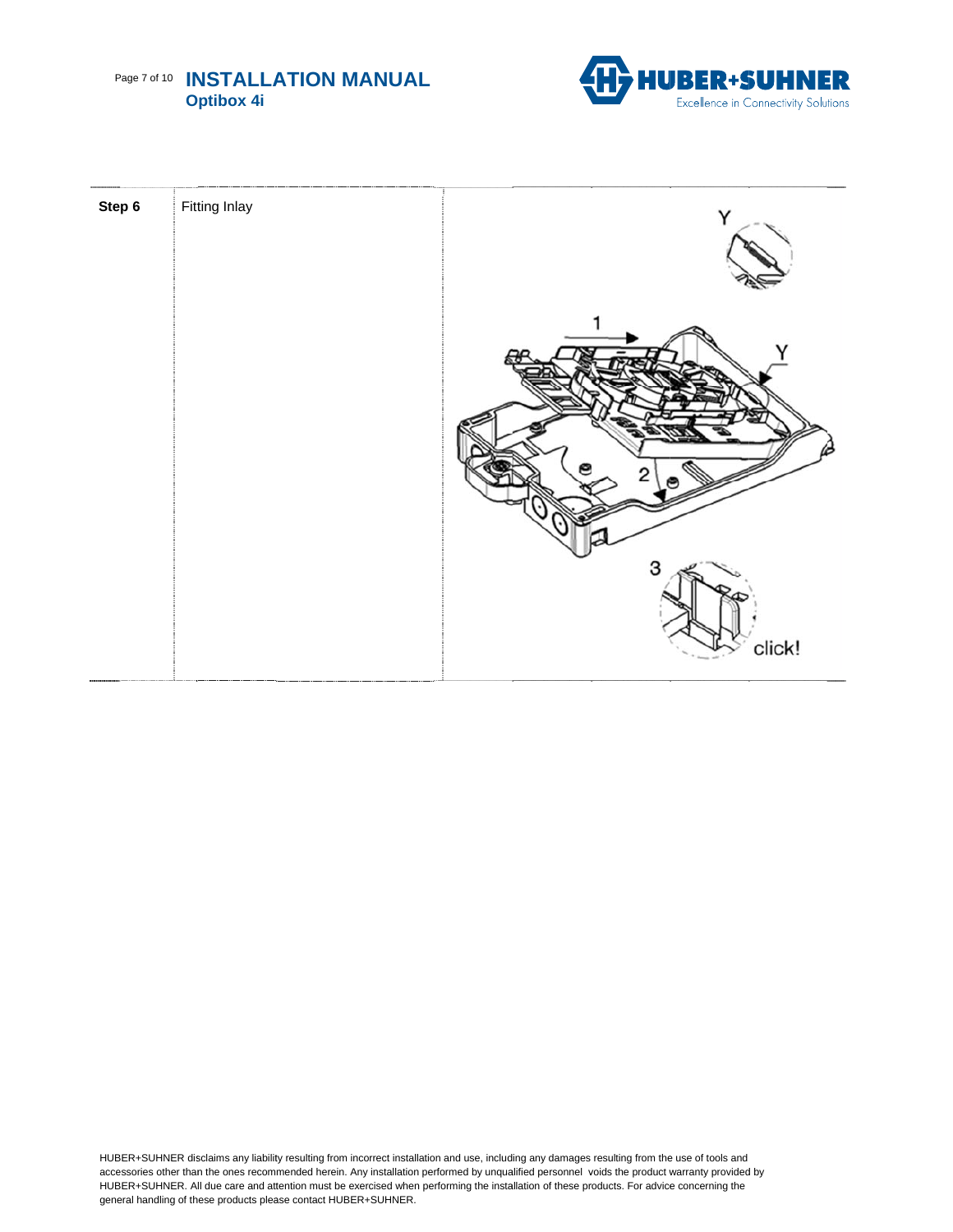# Page 8 of 10 INSTALLATION MANUAL **Optibox 4i**



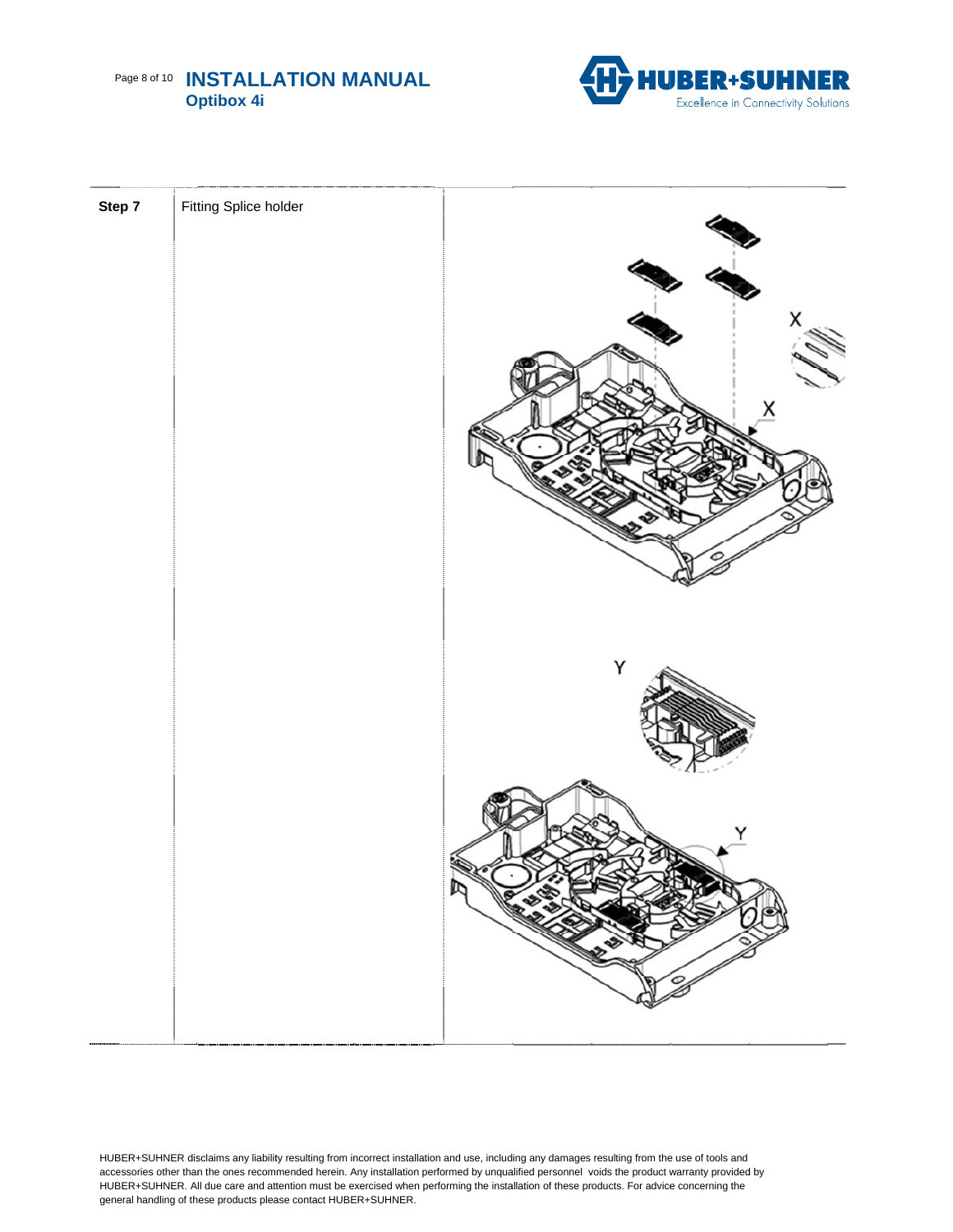## Page 9 of 10 INSTALLATION MANUAL **Optibox 4i**



| Step 8 | <b>Lead Sealing</b><br>way for lead sealing<br>L, |                | سسية X<br>$1$ break out $% \left\vert \left( \mathbf{1}_{1},\mathbf{2}_{2}\right) \right\rangle$<br>$\overline{\mathsf{x}}$ |  |
|--------|---------------------------------------------------|----------------|-----------------------------------------------------------------------------------------------------------------------------|--|
| Step 9 | Lock Assembly                                     | 1<br>3 cut out |                                                                                                                             |  |